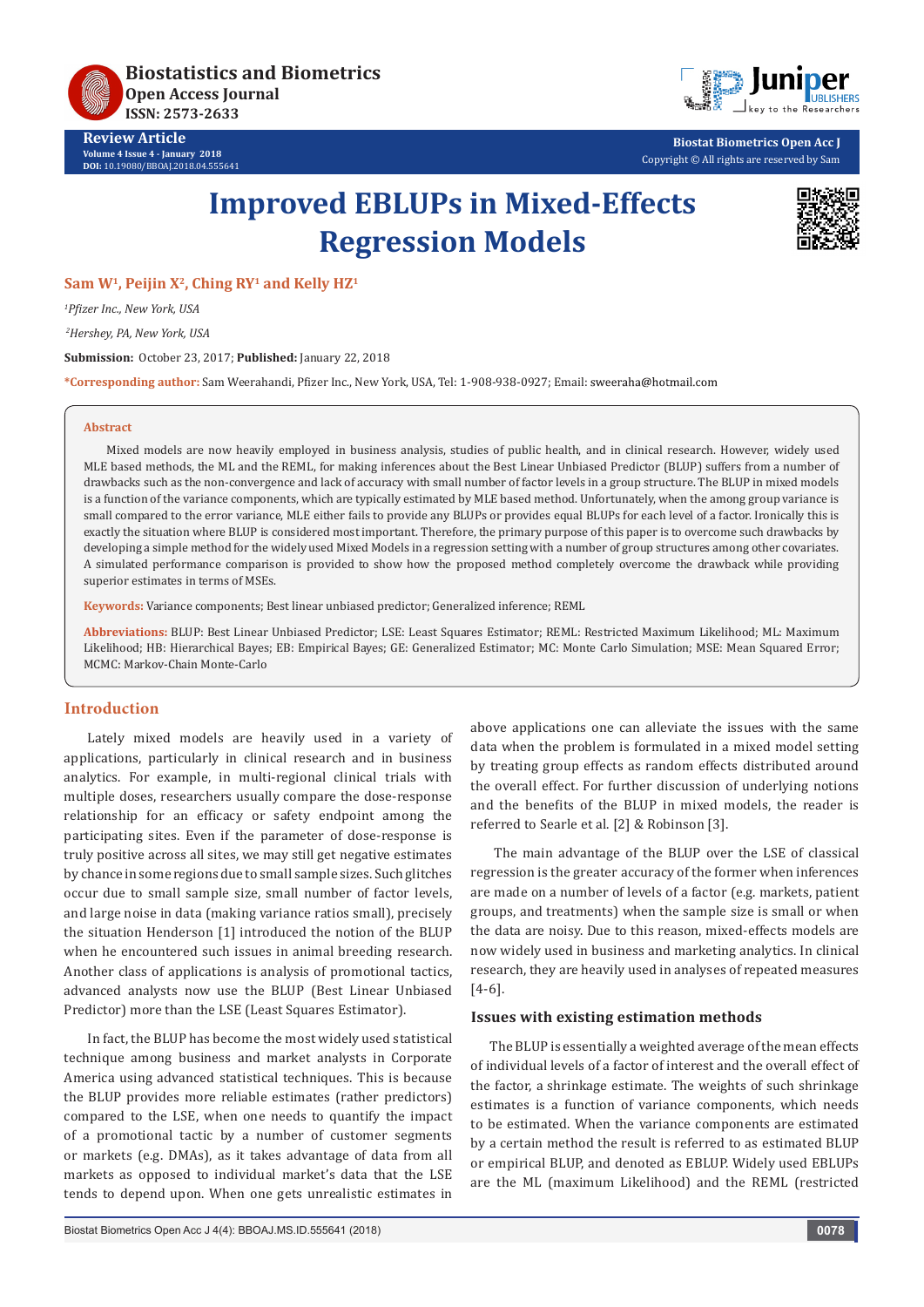maximum likelihood) available form most statistical software packages.

The ML and the REML, suffer from a serious drawback, namely, for a fraction of possible values of the sample space, some of the variance component estimates obtained by such methods could become zero (or negative unless truncated), a highly undesirable feature. When running into this glitch, software tools such as SAS (e.g., the SAS procedure "proc mixed") or R (e.g., the R package "lme"), either complaint about non-convergence or produce variance components that are practically equal to zero. Rather than addressing the reality, some authors try to argue that such non-convergence occur due to zero variance components! In our simulation we will demonstrate that this happens when the among group variance is small relative to the error variance. When a variance competent representing the among group variance of a certain factor, EBLUPs of all levels of that factor become equal, a highly undesirable property. Even if they yield positive variance components and there is no convergence issue, the MLE based methods tend to be less accurate, say in terms of the MSE performance when the among group variance is small compared to the error variance, as shown by Yu et al in ANOVA type models.

## **Resolving the issues**

So, the primary purpose of this article is to develop an estimation method that does not suffer form the problem of zero variance components that MLE based methods often run into. For the balanced ANOVA case, Yu et al. [7] proposed a method that does not suffer from that drawback. In this paper we will extend their method for any number of groups structures in a regression setting. While the Bayesian approach also can assure positive variance estimates, the proposed approach does not require one to specify prior distributions or deal with hyperparameters.

By taking the Bayesian approach, One may also avoid such issues by taking the empirical Bayes (EB) and Hierarchical Bayes (HB) approaches, as studied by Ghosh & Rao [8]. The reader is referred respectively to Harville [9], and Datta and Ghosh [10] for details about EB and HB, as they cover much of the prior work taking the Bayesian approach to the problem. Ghosh and Rao [8] and Rao [11] studied these EBLUPs along with a number of other EBLUPs in the area of small area estimation and reported that EB and HB tend to perform better than other EBLUPs available in the literature, and so in our performance comparison in Section 4 we will compare the EBLUP proposed in this article against EB and HB as well. As Ghosh & Rao [8] correctly pointed out, small area models are special cases of the general linear mixed model involving fixed and random effects, and so in this study we will take the latter approach, which is now widely employed.

## **The BLUP in Regression Setting**

Consider a regression in a mixed model setting with a number of group structures. In this article we confine our attention to the

variance structure that is the most widely used by practitioners and the default setting in all widely used statistical software packages. To be more precise, consider the mixed model with J sets of random effects

$$
y {=} X \beta {+} Z_1 u_1 {+} Z_2 u_2, {\cdots}, {+} Z_J u_J {+} \in, \ (1)
$$

Where,  $X$  is an  $N^{\times}k$  matrix formed by a set of covariates corresponding to  $k$  fixed effects  $\hat{\mathbf{a}}$ , $Z_i$  are  $N \times k_j$  matrices formed by covariates corresponding to random effects  $\mathbf{u}_i$  of  $j^{th}$ factor with  $k_{i}$  levels,  $\infty N(0, \sigma_{e}^{2})$  and  $\mathbf{u}_{j} \sim N(0, \sigma_{e}^{2}),$ and  $j = 1, \dots, J$  are assumed to be distributed independently. In formulating the model, the vector of fixed effects  $\beta$  should include the overall mean effect of each of the factors, which

we denote as  $\mu_i, j = 1, \dots, J$ . The problem of primary importance in most practical applications, described in the introduction, is the estimation of the BLUPs,

 $\hat{\mathbf{e}}_i = \hat{\mathbf{i}}_i + \mathbf{E}(\mathbf{u}_i | \mathbf{y}) = \hat{\mathbf{i}}_i + \tilde{\mathbf{u}}_i \hat{\mathbf{j}} = 1, \dots, J$ . Of course, the model can be written in familiar compact form as

$$
y=X\beta+Zu+\in, \qquad (2)
$$

Where,  $Z = (Z_1, \dots, Z_n)$  and  $u = (u_1, \dots, u_n)'.$ Henderson [1] provided the formula to the BLUP of random effects and the BLUE to the fixed effects when the variances are known. Robinson [3] showed that various derivations available in the literature all lead to Henderson's formulas

$$
X'X\widehat{\beta}+X'Z\widetilde{u}=X'y, \qquad \qquad ^{3)}
$$

$$
\mathbf{Z}^4X \widehat{ } \quad \left( Z'Z+\Sigma \overline{u}^{\perp}Z'y, \right. \qquad ^{3}
$$

Where,  $\Sigma = Var(u)$ . In our problem, which is also the default in statistical software packages,

$$
\Sigma = diag(\rho_1 I_1, \rho_2 I_2, \cdots, \rho_J I_J), \text{ where } \rho_j = \sigma_j^2 / \sigma_e^2.
$$

The equations in (3) can be solved explicitly for  $\hat{\beta}$  and  $\hat{\mathbf{u}}$ . It is evident from (2)  $\hat{\beta}$  that should be the GLSE

$$
\mathcal{L}^{\mathcal{L}}(\mathcal{L}^{\mathcal{L}})
$$

$$
\hat{\hat{\mathbf{a}}} = \left( X' \tilde{A}^{-1} X \right)^{-1} X' \tilde{A}^{-1} y, \text{ and } \Gamma \acute{\boldsymbol{\Theta}} \mathbf{Z}_{N} + Z \qquad (4)
$$

Indeed, Henderson et al. [12] showed that the solution of (3) for is the GLSE. Then, we can easily obtain the explicit solution for the random effects as

$$
\hat{\mathbf{Q}} = \left( \mathbf{Z} \mathbf{Z} + \mathbf{y} \cdot \mathbf{X} \right)^{-1} \cdot \left( \hat{\boldsymbol{\beta}} \right) \quad (5)
$$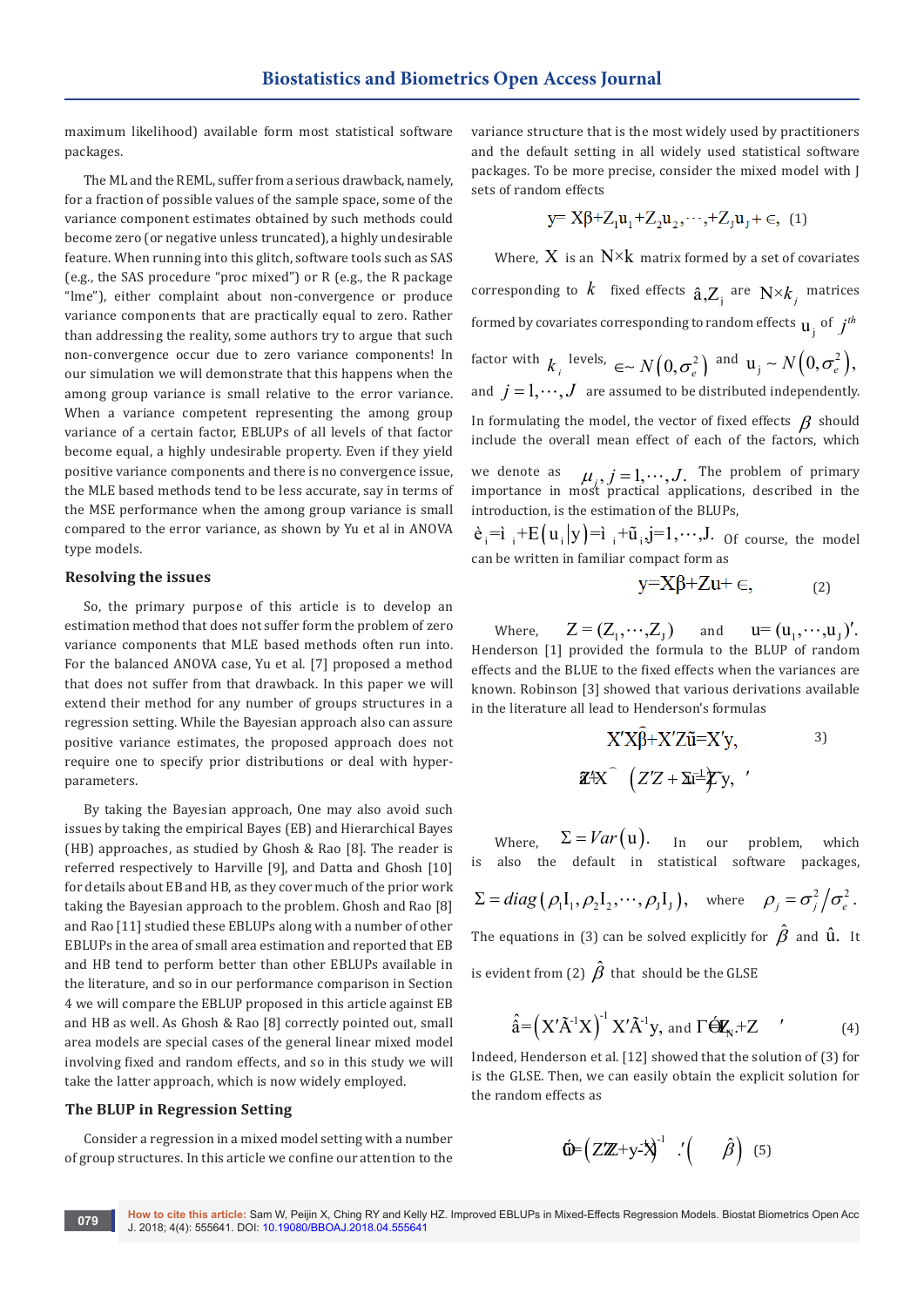## **Estimating the BLUPs**

In practice, however the variance components are unknown, and needs to be estimated. They are easily estimated by the REML or the ML methods. The issue however, is that the variance ratios required in applying above formula become 0 for a fraction of possible values of the sample space, as practitioners frequently encounter, when the error variance is large compared to the factor variance, exactly the situation for which BLUPs are useful in the first place. Now consider the problem of avoiding the above drawback of MLE based methods so that BLUPs of levels of any factor will not degenerate at overall factor effect for any set of data. For the case, Weerahandi [13] used distributional results derived by Wald (1974) in point estimation of the factor variance and Gamage et al. [14] used the results in developing prediction intervals for the BLUP. Now, in order to derive an appropriate distributional result in point estimation of variance components for any a number of factors by taking Yu et al. [7] approach, let us derive the distribution of , the LSE (the Least squares Estimator, as opposed to the Henderson's predictor ) of , regardless of the value of by taking Wald (1974) type argument.

## **Distributional results**

To develop necessary distributional results to tackle a particular variance component of interest, in a setting which is somewhat more general than required here, consider the mixed effects model

$$
y=X\beta+Z_ju_j+Wu_w+\in,
$$
 (6)

Where all terms are as defined as before, except that we

allow the covariance matrix of the random effects vector  $\mathbf{u}$ to be distributed as  $u_w \sim N(0, \wedge)$ . As in Seely and El-Bassiounni (1983), we allow  $\wedge$  to be a completely arbitrary covariance matrix, except that it has a positive definite submatrix, whereas the random effects of particular interest is

distributed as  $\mathbf{\dot{u}}_i \in N(0, \frac{2}{n})$  independently of  $u_w$ . To take the approach similar to that used by Wald (1947) to derive necessary distributional results, let us momentarily treat and as fixed effects, an assumption that we will drop later. Here we need distributional results in a form somewhat different form that developed by Seely and El-Bassiounni (1983).

To carry out the alternative derivation, first of all, it should be pointed out that the LSE formula used by computer algorithms of statistical software is not the familiar one given in texts books,

but rather the one based on  $QR$  the decomposition, which is fool-proof in that the matrix of comparatives does not necessarily have to have full rank. In our application the matrix of covariates

is  $\overline{X} = (X, Z_i, W)$ , and the LSE formula used by computer algorithms is not  $\left(\overline{X}'\overline{X}\right)^{-1}\overline{X}'\mathsf{y},\,$  but rather a formula based on the QR decomposition. The decomposition starts with the

partition  $\bar{X} = QR = (Q_1, Q_2)(R_1, 0)$ <sup>'</sup> with orthogonal matrices Qs and upper triangular matrices  $R_s$ , and 0 is a  $p \times p$  matrix of to start with, where  $p$  is the number of columns of  $\overline{X}$ . When  $\overline{X}$  is not of full rank, algorithm drops columns of  $\overline{R}_1$ corresponding to zero vectors  $Q_1$  and is re-adjusted. Then, in terms of final  $\Omega$  and  $\mathbb R$  terms, the formula underlying the LSE

algorithm is  $(R'_1)^{-1}Q'_1y$ , where  $R_1$  is a  $q \times q$  matrix and  $Q_1$  is an  $N \times q$ , and  $q = rank(\overline{X})$ . The residual of the regression is given by  $e=Q'_2Q_3V$ .

For notational convenience, and to use text book formulas,

let,  $\tilde{X}=Q_1 R_1$  a full-rank sub-matrix  $\overline{X}$ , something a user can get after observing a computer output even if he/she runs the regression blindly. Let be the vector of random effects corresponding to final LSEs.

$$
\scriptstyle\mathop{\rm v}=\left(\mathop{\rm u}\nolimits_{j'},\mathop{\rm u}\nolimits_{\mathop{\rm w}\nolimits'}\right)
$$

**I. Lemma 1** 

The distribution of the LSE of  $\mathbf{u}_j$ , when run in an ordinary linear regression setting is given by

$$
\hat{\mathbf{u}}_{j'} \sim N\bigg(0, \sigma_{\mathrm{e}}^2\bigg(\big(\tilde{\mathbf{X}}'\tilde{\mathbf{X}}\big)_{j'}^{-1} + \rho_{\mathrm{j}}\mathbf{I}_{j'}\bigg)\bigg),\,
$$

and is distributed independently of  $\acute{\Phi} \sim N(0, )$  and the residual sum of squares

$$
U = \frac{S_e}{\sigma_e^2} \sim \chi_e^2,\tag{7}
$$

Where,  $\hat{\mathbf{u}}_{i'}$  is the  $a_i \times 1$  sub-vector of  $\hat{\mathbf{u}}_i$  corresponding to the non-na LSE estimates,  $\rho_j = \frac{\sigma_j^2}{\sigma_e^2}$ ,  $a_j = rank(Z_j)$ , and

$$
e = N - rank(\tilde{X}).
$$

**II. Proof**

Consider the ordinary regression of Y on  $\tilde{X}=c(X,Z,W)$  if us were fixed effects. Then, using Wald's argument with milder regularity conditions, Seely and El-Bassiounni (1983) showed that the unconditional as well as the conditional distribution of the error sum of squares given is given by

$$
U = \frac{S_e}{\sigma_e^2} \sim \chi_e^2. \qquad (8)
$$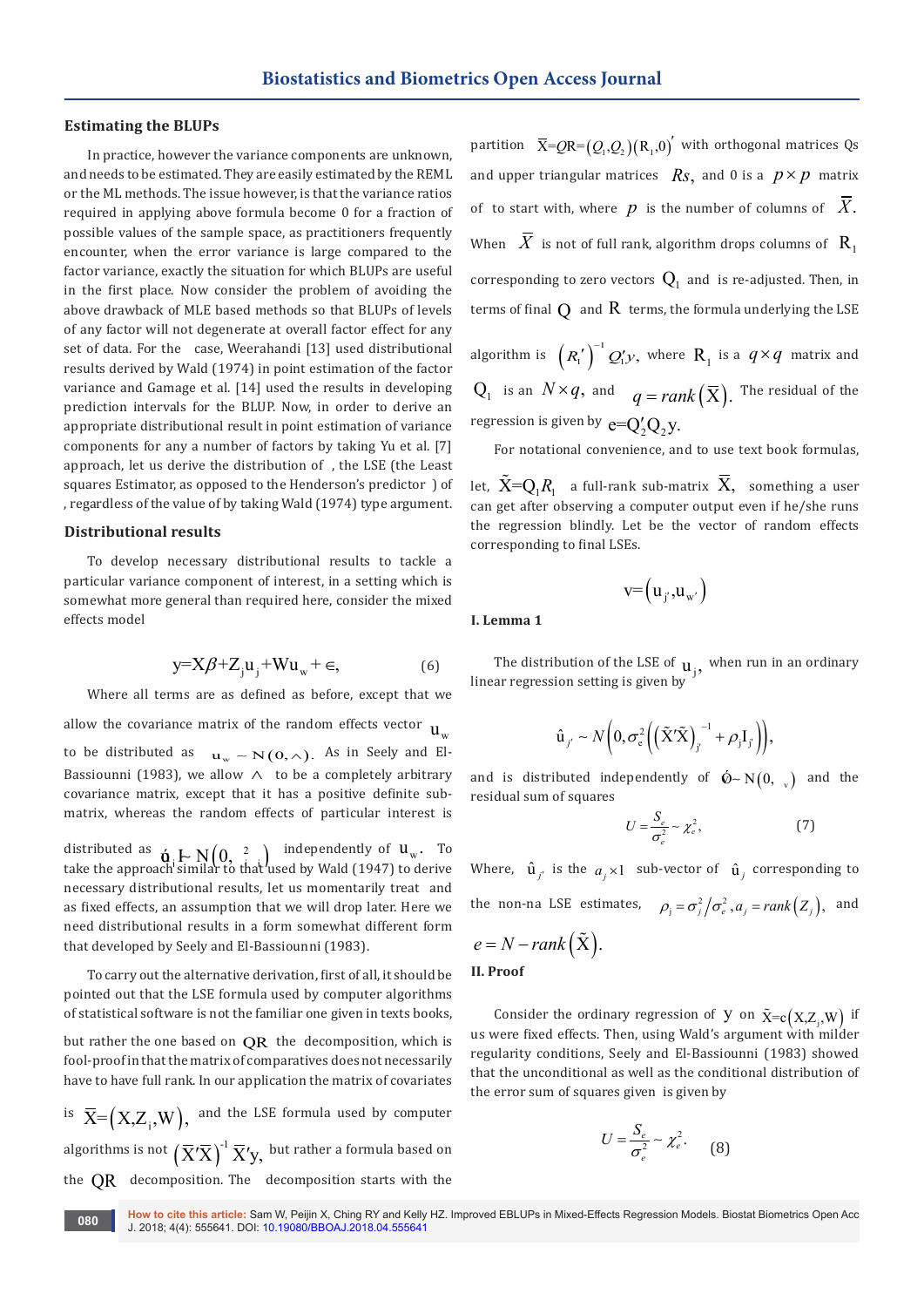Moreover, from the theory of regression it also follows that the unconditional as well as the conditional distribution of

$$
(\hat{V} - V) \text{ given is given by}
$$

$$
(\hat{\mathbf{v}}\text{-}\mathbf{v})\big|\mathbf{X}\mathbf{X}(\hat{\mathbf{v}}\text{-}\mathbf{v}) - \mathbf{N}\big(0, \frac{2}{e}\bigg(\bigg(\begin{array}{c} \tilde{\mathbf{v}}\cdot\tilde{\mathbf{v}} \\ 0 \end{array}\bigg)^{-1}\bigg)
$$

which is also distributed independently of  $\mathbf{V},$  where  $\left(\tilde{\mathbf{X}}'\tilde{\mathbf{X}}\right)^{-1}_{\mathbf{V}}$  $\tilde{\mathrm{X}}'\tilde{\mathrm{X}}\big)^{-1}_{\mathrm{V}}$ is the sub-matrix of  $(\tilde{X}'\tilde{X})^1$  corresponding to the V part of the LSE regression. Consequently,

$$
\hat{\mathbf{v}} = (\mathbf{\hat{x}} \cdot \mathbf{\hat{y}}) + \mathbf{v} \cdot \hat{\mathbf{O}} \mathbf{N} \left(0, \frac{2}{c} \left( \left(\begin{array}{c} \mathbf{v} \cdot \mathbf{v} \\ \mathbf{v} \end{array}\right)_{\mathbf{v}}^{-1} + \mathbf{v}\right) \right)
$$

In particular,

$$
\hat{\mathbf{u}}_{j'} \sim \mathbb{N}\left(0, \frac{2}{e}\left(\left(\begin{array}{c} \tilde{\mathbf{v}} & \tilde{\mathbf{v}} \\ \mathbf{v} & \mathbf{v} \end{array}\right)_{\mathcal{V}}^{-1} + \rho_j I_{j'}\right)\right)
$$

Thus proving the lemma, We can employee Lemma 1 to tackle  $\rho_i$  using the chi-squared random variate

$$
V_j = \frac{S(\rho_j)}{\dot{\sigma}_e^2} \sim \chi_{aj}^2, \quad \text{where} \quad S(\rho_j) = \hat{u}_j' \left( (\tilde{X}'\tilde{X})_{j'}^{-1} + \rho_j I_{j'} \right)^{-1} \hat{u}_j,
$$
 (9)

Along with (7), We can employee Lemma 1 to tackle  $\rho_i$  using the chi-squared random variate

$$
V_j = \frac{S(\rho_j)}{\dot{\sigma}_e^2} \sim \chi_{aj}^2, \text{ where } S(\rho_j) = \hat{u}_j' \left( (\tilde{X}'\tilde{X})_{j'}^{-1} + \rho_j I_{j'} \right)^{-1} \hat{u}_j, \quad (10)
$$

Along with (7), It should be emphasized that  $S(\rho_i)$  is computed only with  $a_i$ . LSEs that the QR algorithm yielded. In this computer age there is no real need of special methods to compute matrix inverses such as the above, but obviously we

can increase the accuracy by diagonalizing the  $(\tilde{x} \tilde{x})^1$  matrix by means of an orthogonal matrix, say p so that the sum of squares

term  $S(\rho_i)$  can be further reduced to

$$
S(\rho_j) = \tilde{u}'_j (D_j + \rho_j I_j)^{-1} \tilde{u}_j
$$
  
= 
$$
\sum_l \frac{\hat{u}_j^2}{\rho_j + \lambda_j},
$$

Where,  $D_i$  is a diagonal matrix formed by Eigen values  $\lambda_i$  of  $(\tilde{\rm X}'\tilde{\rm X})^{^{\!-1}}$  $\tilde{X}'\tilde{X}\Big)_{^{\!j}}^{\!-1}$  and  $\tilde{\mathbf{u}}_{\,j}\!\!=\!\!\mathbf{P}\hat{\mathbf{u}}_{\,j}^{\!-1}\!$  . It follows from (7) and (10) that

$$
W_{a,e} = \frac{1}{W_{a,e}} = \frac{eS(\rho j)}{aS_e} \sim F_{a,e}
$$

Where,  $a = A_j$ . As in Yu et al. (2014) we can avoid negative variance components by defining Generalized Estimators such as

$$
Q = \frac{e}{a} \left( \frac{s(\rho_j)}{s_e} - \frac{s(\rho_j)}{s_e} \right)
$$
(11)  

$$
= \frac{ms(\rho_j)}{ms_e} - \frac{1}{W_{e,a}} = \frac{ms(\rho_j)}{ms_e} - W_{a,e}
$$

And solving,

$$
E\big(Q\big|C\big)=0\ \ i.e.\ \ E\big(W_{a,e}\big|C\big)=\frac{ms\big(\rho_j\big)}{ms_e},
$$

where upper case quantities denotes random quantities and lower case quantities stand for there values at observed samples, and C is a condition to assure that solution of (11)

for  $\rho_i$  is positive for all possible sample points. They also showed that the condition is met when  $W_a > ms_a / ms_a$ (equivalently  $W_{a,e} > ms_e / ms_0$ ), where  $ms_0 = ms(0)$ .

Hence, as in Yu et al. (2014), we can obtain a generalized estimator (GE) that does not suffer from the above mentioned drawback as follows:

o Generate large number of random numbers from

$$
W \sim F_{a,e}.
$$

o Discard the random numbers that do not meet the condition  $W < ms_0/ms$ 

o Find the conditional expectation  $E_C = E(W|C)$ based on the *W* Samples meeting the condition.

o Estimate  $\rho_i$  as

$$
\hat{\rho}_j = s^{-1} \left( a \times m s_e E_c \right)
$$

o By using a root finding algorithm to solve the equation

$$
s(\rho_j)a \times ms_e E_c
$$

o Estimate the BLUP by applying (5) equation with  $\hat{\rho}_i$ 

in place of  $\rho_i$ 

It should be emphasized that the merit of a statistical procedure should be judged by it performance compared with available competitors, and not by the nature of the notions, methods used, or the popularity of the author who introduced such notions. Therefore, in Section 4 we will demonstrate the superiority of the EBLUPs proposed via a simulation study.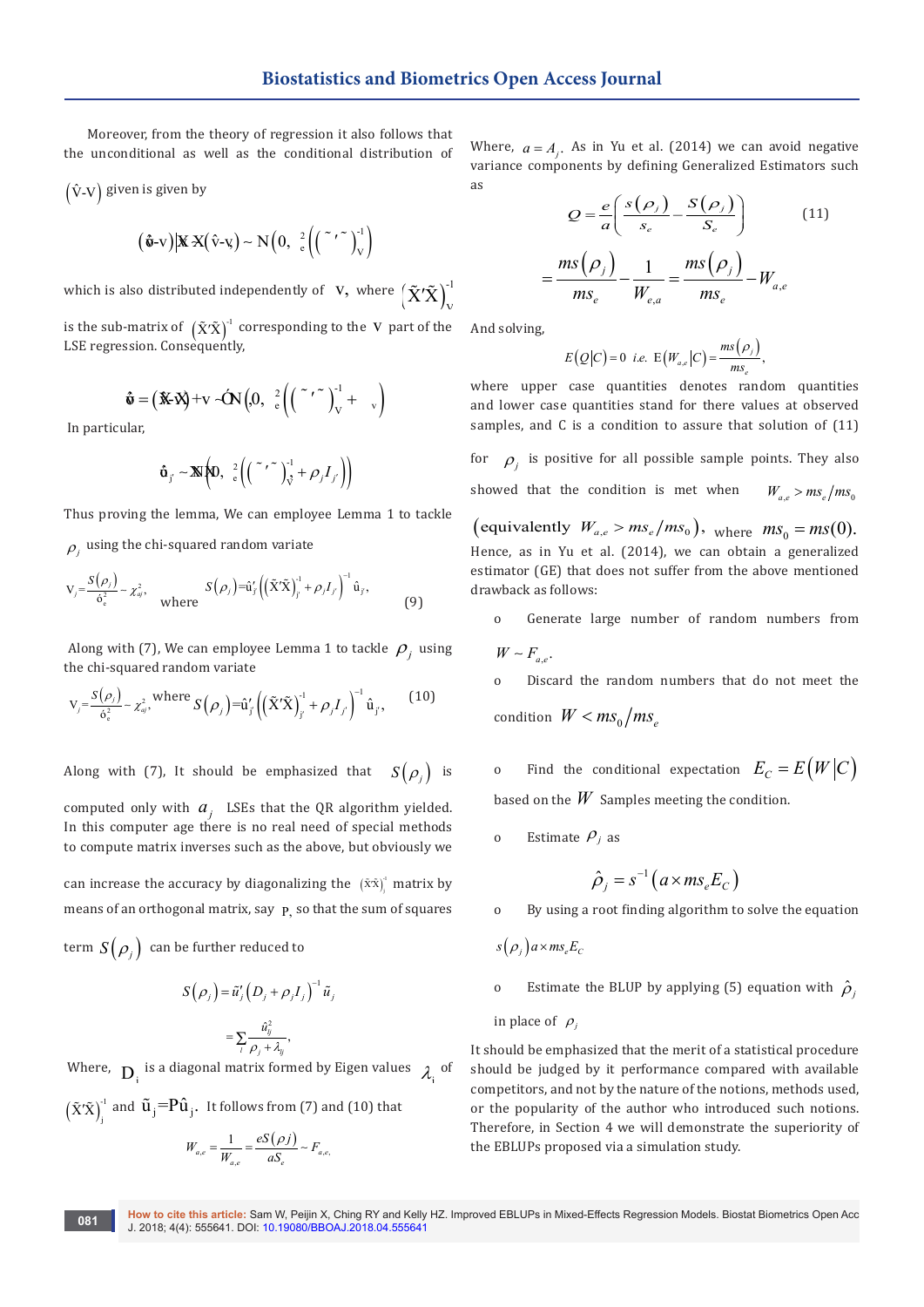## **The BLUP in unbalanced one-way ANOVA**

The purpose of this section is to provide explicit formulas for the EBLUPs in unbalanced ANOVA, which is a particular case of special interest. To do so, consider the simplest unbalanced random-effects model,

$$
Y_{ij} = \mu + \tau_j + \epsilon_{ij}
$$
,  $i = 1, 2, ..., k$  and  $j = 1, 2, ..., n_i$ ,

Where,  $\mu$  is a fixed effect;  $\tau$  is a random effect distributed as  $\tau_i \sim N(0, \sigma_i^2); \ \epsilon_{ii} \sim N(0, \sigma_i^2), \ k$  is the number levels of a factor, and  $n_i$  is the number of observations from subjects in

group *i*. Let  $\bar{Y}_i = \frac{1}{n_i} \sum_{j=1}^{n_i} Y_{ij}$  If  $SS_e = \sum_{i=1}^k \sum_{j=1}^{n_i} (Y_{ij} - \overline{Y}_{i.})^2$ , then  $U_e = SS_e / \sigma_e^2 \sim \chi_e^2$ , where  $e = N - k$ ,  $N = \sum_{i=1}^k n_i$ 

Define a set of weights as  $w_i \equiv w_i (\rho) = n_i/1 + n_i \rho$ , where

 $\rho = \sigma_r^2 / \sigma_s^2$  is the ratio of the two variance components. To give specific formula for the BLUP and the EBLUP in the ANOVA case, define

$$
\overline{Y}_{w}\left(\rho\right) = \frac{\sum_{i=1}^{k} w_{i} \overline{Y}_{i}}{\sum_{i=1}^{k} w_{i}} \text{ and } \quad SS_{\rho} = \sum_{i=1}^{k} w_{i} \left(\overline{Y}_{i.} - \overline{Y}_{w}\right)^{2}, \ U_{\rho} = \frac{SS_{\rho}}{\sigma_{e}^{2}} \sim \chi_{a}^{2},
$$

Where,  $a = k - 1$ . In the ANOVA problem the desired BLUP for group 1 has the simple form

$$
\frac{1}{1+n_1\rho}\overline{y}_w + \left(1 - \frac{1}{1+n_1\rho}\right)\overline{y}_1
$$

Since the variance ratio is typically unknown, consider the problem of finding an EBLUP while assuring the positivity of the

weight  $\theta = 1/(1 + n_1 \rho)$ . In the ANOVA problem, since we have a simple formula for the weight playing the shrinkage role in the BLUP, we can treat  $\theta$  as the parameter of interest. Taking the approach in the previous section, we can use the distributional

$$
W_{e,a} = \frac{SS_e/e}{SS_\rho/a} \sim F_{e,a}
$$

result,

To obtain the appropriate generalized estimator. Since we

need to estimate  $\rho$  in such a way that the estimator of  $\theta$  will close to being an unbiased, we can obtain the counterpart of Yu et al. [7] using the generalized  $\mathcal{Q} = \frac{S}{ss_e} - \frac{S}{SS_e}$ 

$$
Q = \frac{SS_e}{SS_e} - \frac{SS_e}{SS_e}
$$

$$
= \frac{SS_e}{SS_e} - \frac{a}{eW_{e,a}} = \frac{SS_e}{SS_e} - \frac{a}{e}W_{a,e}.
$$
(12)

As in Yu et al. [7], the appropriate estimator of the parameter  $\theta$ can be derived by taking the unconditional expectation of the Q. Since the observed value of Q is 0, the corresponding generalized estimator (GE) for  $\theta$  is obtained by equating its expected value to 0, and then solving the equation for  $\beta$  as Weerahandi [13] suggested. The estimators of  $\theta$  and  $\rho$  are obtained in this manner are

$$
\hat{\rho} = s s_{\rho}^{-1} \left( a \cdot m s_e \cdot E \left( W_{a,e} \middle| C \right) \right) \text{and } \hat{\theta} = \frac{1}{1 + n_{\rho} \hat{\rho}}
$$
\n(13)

Where, C is a condition suggested by the known properties of the

parameters and  $ss_\rho^{-1}$  is the inverse function of  $~^{SS_\rho{\bf\cdot}}$  Noting that

when  $\rho = 0$ ,  $ss_{\rho}$  reduces to the simple unweighted among group sum of squares, as Yu et al. [7], we can assure the positivity of the

 $\rho$  parameter and non-negative weights appearing in the BLUP

formula by taking the condition of C to be  $W_{eq} \geq w$ , where

 $w = ms_e / ms_a$ , where  $ms_e = ss_e / e$  and  $ms_a = ss_a / a$ . The superiority of the resulting estimator will be demonstrated in Section 4 via a simulation study.

#### **Illustration and simulation results**

**Dental Caries example in one-way layout:** We illustrate our proposed method using an example in dental research, with publicly available data. Before we undertake a simulation study in the next section the purpose here is to show the difference in estimates in a qualitative manner. The example is based on the data from Stokes et al. [15] involving 3 treatments. The full data set from 69 female children from 3 centers may be found in Stokes et al. [15] SAS manual (http://ftp.sas.com/samples/ A55320). The purpose is to show the difference in competing estimates that indicates a drawback of MLE based methods. This real data example involves three treatments, including stannous

fluoride  $(SF; n_1 = 22)$ , acid phosphate fluoride  $(ACT; n_2 = 27)$ ,

and distilled water  $(W; n<sub>3</sub> = 20)$ . The numbers of decayed, missing, or filled teeth (i.e., DMFT) are examined before vs. after respective treatments. The post DMFT assessments are analyzed as the response variable and the treatment comprising fixed effects, and centers comprising random effects. Notice that, despite the fair amount of variation in the sample means, the ML has shrunk the estimates too much to yield EBLUPs, which are practically equal.

This is a repercussion of the underlying asymptotic method yielding the among center variance to be almost zero, It should be mentioned that in some applications the variance estimator given by the ML becomes exactly zero for a fraction of possible sample points. In regional trial this amounts to concluding that efficacy of a treatment by region are all equal despite genetic differences and patient population in different regions, when it is in fact an artifact of an assumption underlying the ML, namely the assumption that the number of levels of the factor under study is large. The REML estimates are slightly better than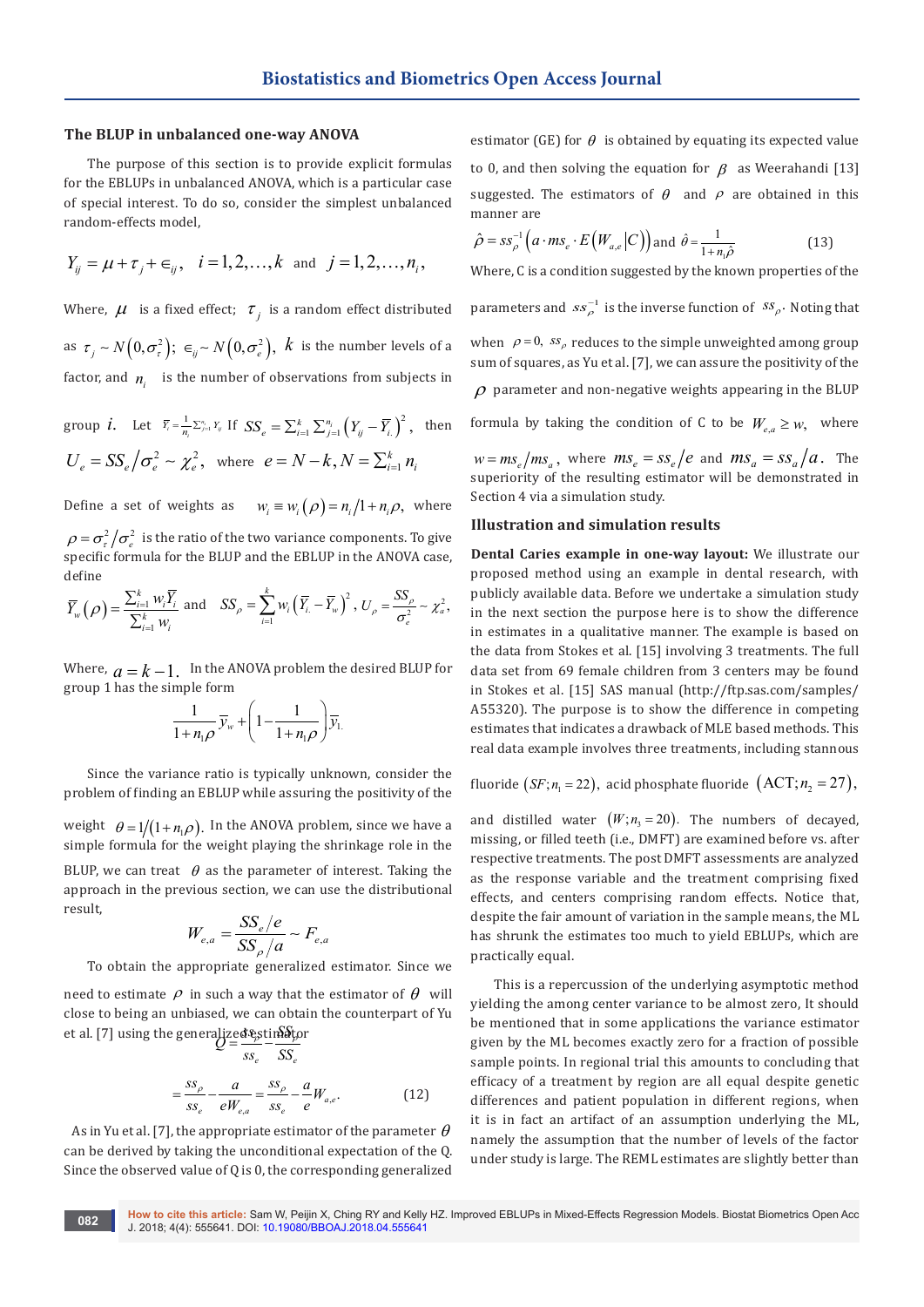those by the ML estimation method, but in this example where there is only 2 degrees of freedom to perform inferences on the factor variance, it has also relied upon the three data points too much. The shrinkage given by the GE is rather small, thus not depending on the unreliable factor variance estimate. Yet one may argue, which one is better or more reliable. Therefore, next we perform more extensive simulations, which can shed further light on true performance of competing methods, and to show that GE is superior in all scenarios we studied.

# **Simulation studies**

The purpose of this section is to conduct a Monte Carlo simulation (MC) study to establish that not only the proposed estimator GE overcome the zero variance estimation problem of MLE based methods, but also it is superior in terms of the MSE performance. The study is carried out by generating simulated data from exact assumed distribution, and then computing the

Mean Squared Error (MSE) for group 1 (as an example) in the repeated sampling (MC=1000 iterations). We assume two sets of unbalanced mixed models. The first study involves an one-way

layout with unequal sample sizes  $\{5,10,10,15\}$ . The second study involves a regression model with number of groups ranging from 3 to 10, which covers typical applications.

## **One-way layout setting**

The MSEs of competing methods are calculated when the error variance vary around the factor variance. The value of the

parameter,  $\mu$ , does not drive the MSE performance, but in our study it was set at 10. Table 1 below shows the values of the two sets of variances considered along with the MSE of the BLUP of first group estimated by each method. It is evident from Table 2 that the MSE performance of GE is substantially better than that of the ML and the REML. The ML has the worst MSE performance, and the GE is the best in all cases.

**Table 1:** EBLUPs of Competing Methods.

|                | <b>BLUP</b> |          |          |
|----------------|-------------|----------|----------|
| <b>Methods</b> | Center 1    | Center 2 | Center 3 |
| Sample Mean    | 12.667      | 8.762    | 10.333   |
| ML             | 10.656      | 10.132   | 10.375   |
| REML           | 11.474      | 9.541    | 10.379   |
| <b>GE</b>      | 12.657      | 8.768    | 10.334   |

**Table 2:** Superior MSE Performance of GE in Unbalanced ANOVA.

| $\sigma_e^2$ | $\sigma_{\tau}^2$ | <b>ML</b> | <b>REML</b> | <b>GE</b> |
|--------------|-------------------|-----------|-------------|-----------|
| 5            | 5                 | 0.236     | 0.163       | 0.1       |
| 5            | 10                | 0.164     | 0.182       | 0.075     |
| 5            | 20                | 1.04      | 0.065       | 0.051     |
| 10           | 5                 | 0.589     | 0.42        | 0.231     |
| 10           | 10                | 0.49      | 0.314       | 0.19      |
| 10           | 20                | 0.337     | 0.208       | 0.153     |
| 20           | 5                 | 1.034     | 0.875       | 0.623     |
| 20           | 10                | 1.066     | 0.775       | 0.473     |
| 20           | 20                | 0.878     | 0.592       | 0.387     |

# **The regression setting**

In our simulation study of the regression case, we considered 3; 5, and 10 groups. Since we can hardly learn anything new from regression models involving number of factors, a regression model with one group structure is considered. Since the issue with asymptotic methods underlying the MLE based methods is the number of groups rather than the sample size from each group  $n$ , it is set at 10. Since the ratio between the factor

variance and the error variance mainly drive the issue of 0

variance with MLE based methods,  $\sigma_{\rm e}^2$  was fixed at 20 and  $\sigma_{\rm u}^2$  at

typical values in applications where the BLUP is preferred over the LSE. Here we used the MSE of competing methods to evaluate the performance of each methods as the factor variance vary in a practical range of BLUP applications. The value of the intercept of the regression does not impact the MSE performance, but in our study it was set at 100, and a continuous covariate is include and set at random normal numbers generated with mean 0 and variance 0.05.

Occurrences of zero variance estimation are also studied. Table 3 below shows the percent zero variances yielded by each method, and Table 4 shows the values of the MSE by each method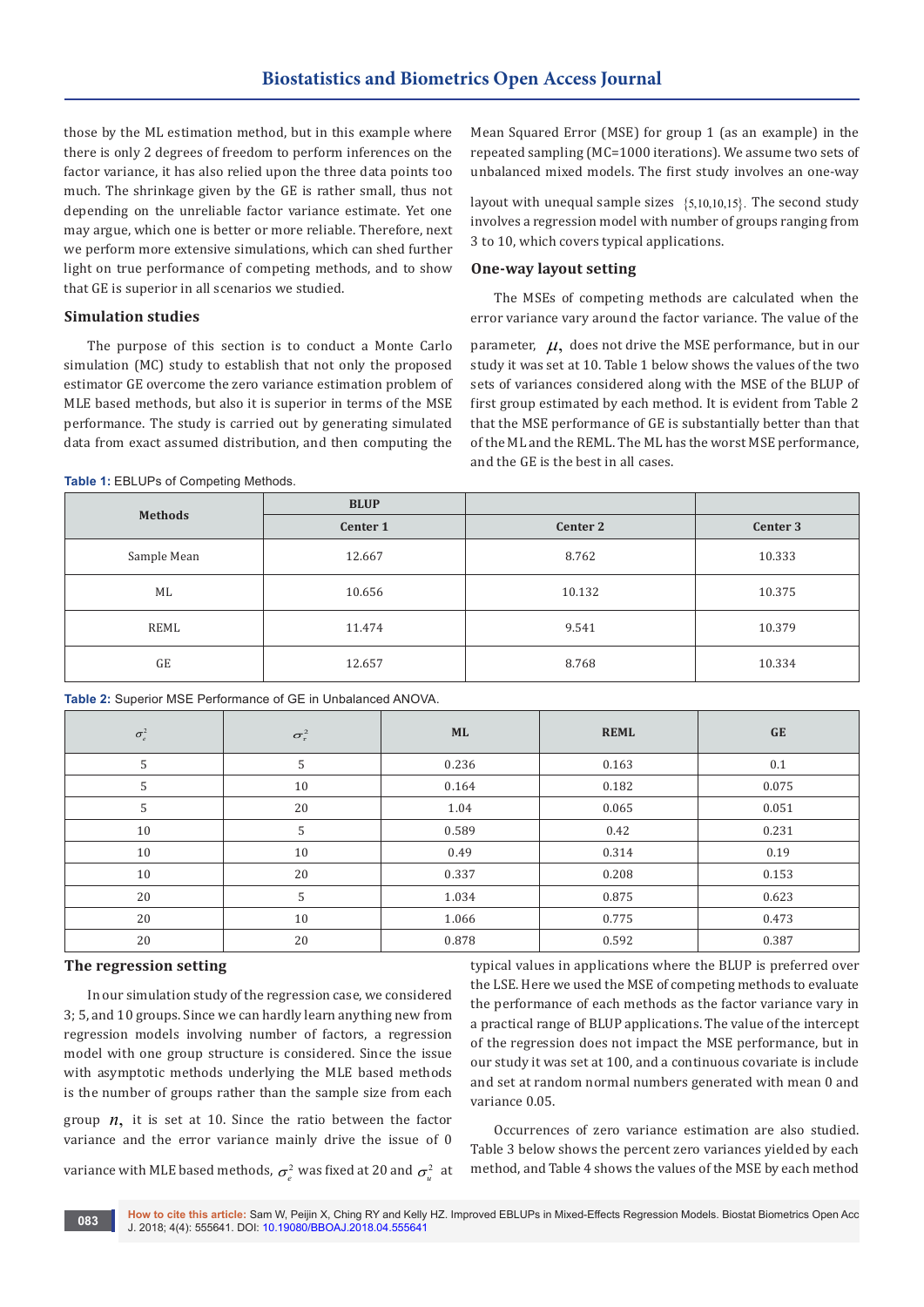It is evident from Table 3 that, when among group variance is small compared to the error variance, MLE based methods have serious issues due to yielding zero variance components thus leading to equal EBLUPs for all factor levels, where as the GE method has completely overcome the drawback. Again, Table 4 shows that the MSE performance of GE based EBLUP is better than that of ML and REML. As before the ML tend to have the worst MSE performance, whereas GE is the best in all cases. Especially when the likelihood function get maximized at negative values of the variance component, ML and REML simply truncates the estimated variance to zero. Moreover, unlike in

ANOVA, MSE performance of EBUPs can vary depending on the covariates of the regression model. Therefore, also reported in Table 4 is the MSE performance of estimated values of a weight, defined as

$$
\omega = \frac{\sigma_e^2}{\sigma_e^2 + z_1' z_1 \sigma_a^2},
$$

Where,  $\sigma_a^2$  is the factor variance and  $z_1$  is the vector of covariates corresponding to the group 1. The weight  $\omega$  is closely related to the extent of shrinkage given by competing methods, compared the actual shrinkage of the EBLUP.

**Table 3:** Percent non-convergence or zero variance estimates of methods.

| $n_{\rm g}$ | $\sigma^2_u$ | ML      | <b>REML</b>    | <b>GE</b>    |
|-------------|--------------|---------|----------------|--------------|
| 3           |              | 44      | 60             | $\Omega$     |
| 3           |              | 28      | 39             |              |
| 3           | 10           | $15\,$  | 20             | $\Omega$     |
|             |              | 19      | 29             | $\Omega$     |
| 5           | 5            | 5       | $\overline{ }$ | 0            |
| 5           | 10           | 0.6     | 1.0            | $\theta$     |
| 10          |              | 11      | 18             |              |
| 10          | 5            | $1.0\,$ | $1.6\,$        | $\mathbf{0}$ |
| 10          | 10           | 0.2     | 0.2            | 0.0          |

**Table 4:** MSE performance of EBLUPs and Weights in the Regression case

|         |              | <b>EBLUP</b> |             | Weights   |           |             |           |
|---------|--------------|--------------|-------------|-----------|-----------|-------------|-----------|
| $n_{g}$ | $\sigma_u^2$ | <b>ML</b>    | <b>REML</b> | <b>GE</b> | <b>ML</b> | <b>REML</b> | <b>GE</b> |
| 3       | $\mathbf{1}$ | 1.272        | 1.265       | 1.222     | 0.156     | 0.189       | 0.052     |
| 3       | 5            | 0.779        | 0.793       | 0.719     | 0.082     | 0.094       | 0.023     |
| 3       | 10           | 0.43         | 0.439       | 0.38      | 0.095     | 0.116       | 0.017     |
| 5       | $\mathbf{1}$ | 2.721        | 2.808       | 2.701     | 0.189     | 0.259       | 0.098     |
| 5       | 5            | 1.638        | 1.692       | 1.599     | 0.075     | 0.103       | 0.048     |
| 5       | 10           | 0.849        | 0.864       | 0.838     | 0.021     | 0.027       | 0.013     |
| 10      | $\mathbf{1}$ | 4.492        | 4.597       | 4.485     | 0.143     | 0.201       | 0.085     |
| 10      | 5            | 2.714        | 2.755       | 2.713     | 0.039     | 0.056       | 0.033     |
| 10      | 10           | 1.382        | 1.391       | 1.381     | 0.007     | 0.009       | 0.005     |

# **Performance comparison in small area estimation**

The purpose of this section is to study the performance of EBLUPs discussed by Ghosh and Rao [8] and Rao [11] in the application of small area estimation. In their study, the empirical Bayes (EB) estimator suggested by Harville [9] and Hierarchical Bayes (HB) estimator of the BLUP suggested by Datta & Ghosh [10] were found to outperform other competitors in the area of small area estimation, and so here we only study the performance of the EB and the HB compared with the GE and the REML, which were found to perform better than the ML in our study above. We used the same data set that Ghosh & Rao [8] reported and used the same diffuse prior of Datta & Ghosh [10]. The findings of the

study are reported in Table 5. Denoted by  $n_i$  is the sample size

of area *i*, and  $\overline{Y}$  s the observed response mean of area *i*. The performance of each EBLUP is judged by its capability to predict mean response based on the values of the covariates reported in Ghosh & Rao [8]. Table 5 shows relative absolute errors, the absolute deviations of the predicted values from the response means, and the performance of each is judged by its average for all areas. It is evident from the table that the GE derived in this article has outperformed all competing estimators. As Ghosh & Rao [8] also reported, the EB and the HB has a slight advantage over the REML.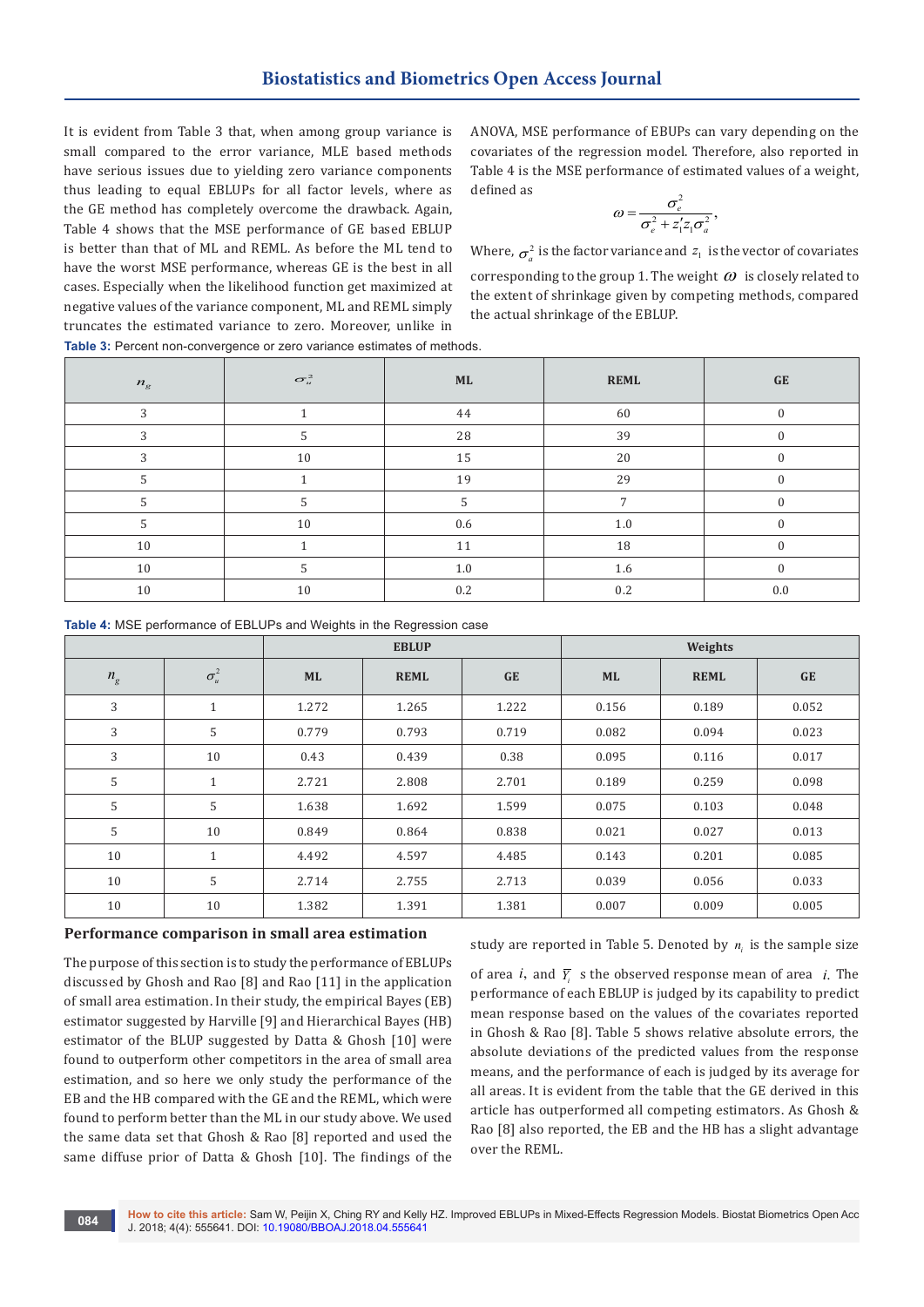| Area No.       | $n_i$            | $\overline{Y}_i$ | EB       | $\mathbf{H}\mathbf{B}$ | <b>REML</b> | GE      |
|----------------|------------------|------------------|----------|------------------------|-------------|---------|
| $\mathbf{1}$   | $\boldsymbol{0}$ | 24.22            | 8.51     | 8.51                   | 7.56        | 8.49    |
| 2              | 3                | 20.43            | 0.2      | 1.22                   | 9.37        | 0.03    |
| 3              | $\mathbf{1}$     | 5.48             | $11.5\,$ | 11.13                  | 6.44        | 0.67    |
| $\overline{4}$ | $\boldsymbol{0}$ | 6.55             | 24.12    | 24.58                  | 9.27        | 18.22   |
| 5              | $\mathbf{1}$     | 20.55            | 12.51    | 13.33                  | 15.51       | 13.48   |
| 6              | 2                | 14.85            | 5.79     | 9.29                   | 23.24       | 10.76   |
| $\overline{7}$ | $\overline{4}$   | 21.46            | 0.7      | 1.12                   | 4.34        | 6.37    |
| 8              | 3                | 13.4             | 14.63    | 13.58                  | 18.7        | 29.62   |
| 9              | 10               | 15.56            | 10.35    | 10.15                  | 9.21        | 1.53    |
| 10             | $\mathbf{1}$     | 5.88             | 43.88    | 32.65                  | 35.94       | 7.2     |
| 11             | $\overline{c}$   | 15.2             | 3.55     | 5                      | 10.13       | 2.53    |
| 12             | $\mathbf{1}$     | 13.4             | 25.6     | 24.1                   | 10.84       | 16.2    |
| 13             | $\boldsymbol{0}$ | 26.06            | 4.11     | 4.11                   | 4.14        | 3.67    |
| 14             | 3                | 22.44            | 7.17     | 7.93                   | 10.24       | 10.88   |
| 15             | 6                | 9.4              | 12.34    | 10.32                  | 1.25        | 2.59    |
| 16             | $\mathbf{1}$     | 29.49            | 2.78     | 2.54                   | 12.01       | 6.04    |
| Average        |                  |                  | 11.73    | 11.22                  | 11.76       | $\,8.6$ |

**Table 5:** Percent Relative Errors,  $|eBLUP - \overline{Y}_i|/\overline{Y}_i$ %, .

# **Concluding Remarks**

At a time when, mixed models have become highly popular in a variety of applications ranging from market analysis to clinical research, we have considered a problem of immense importance, namely the problem of obtaining more accurate EBLUPs than those provided by likelihood based methods. For a wide array of applications consisting of small samples or few groups, as well as large samples with high variability, we have provided a class of estimators that are substantially superior to the ML and the REML in terms of the convergence without zero variances and the MSE performance. In this article we have derived superior estimators for the cases of unbalanced one-way layout and regression mixed models involving any number of random effects with compound symmetric covariance structures. It is useful to extend such results to more complicated mixed models and other widely used covariance structures, and so further research in this direction is encouraged. For balanced ANOVA models, Weerahandi & Ananda [16] obtained further improvements than the type of estimators considered in this article and Bayesian estimators with non-informative priors. Extending their results to unbalanced cases is a non-trivial task, and also requires further research [17-19].

One may avoid drawbacks of the ML and the REML by taking the Bayesian approach. But in taking the Bayesian approach, one has to specify prior distributions and hyper-parameters. Moreover, in Bayesian estimation using such algorithms as MCMC (Markov-Chain Monte-Carlo) could be time-consuming and could yield estimates which are highly sensitive to the choice of the family of priors and the choice of hyper-parameters, especially when there are a large number of model parameters. The approach proposed in this article does not suffer from such

drawbacks. Moreover, the EBLUP proposed in this article, namely the GE, was also found to be better than Bayesian estimators EB and HB requiring no proper priors. Further research is also necessary to obtain more powerful tests of hypotheses of BLUPs than those available in the literature. By taking the generalized approach, Gamage et al. [14] obtained prediction intervals for BLUPs, which are superior to the MLE based methods in terms of intended coverage. The coverage of such prediction intervals may still be improved upon by taking advantage of the knowledge of the parameter space of the variance ratios, as proposed in this article.

## **Acknowledgment**

The authors would like to thank Professor Charles McCulloch for checking the Lemma of the paper to see if there are any obvious errors.

#### **References**

- 1. [Henderson CR \(1975\) Best linear unbiased estimation and prediction](https://www.ncbi.nlm.nih.gov/pubmed/1174616)  [under a selection model, Biometrics 31\(2\): 423-447.](https://www.ncbi.nlm.nih.gov/pubmed/1174616)
- 2. [Searle SR, Casella G, McCulloch CE \(2006\) Variance Components Wiley,](https://www.wiley.com/en-ai/Variance+Components-p-9780470009598)  [Hoboken, New Jersey.](https://www.wiley.com/en-ai/Variance+Components-p-9780470009598)
- 3. [Robinson GK \(1991\) That BLUP is a good thing: the Estimation of](https://projecteuclid.org/euclid.ss/1177011926)  [random effects. Statistical Science 6\(1\): 15-32.](https://projecteuclid.org/euclid.ss/1177011926)
- 4. [Gurka MJ, Edwards LJ, Muller KE \(2011\) Avoiding bias in mixed model](https://www.ncbi.nlm.nih.gov/pubmed/21751227)  [inference for fixed effects. Stats Med 30\(22\): 2696-2707.](https://www.ncbi.nlm.nih.gov/pubmed/21751227)
- 5. [Littell RC, Pendergast J, Natarajan R \(2000\) Modeling covariance](https://www.ncbi.nlm.nih.gov/pubmed/10861779)  [structure in the analysis of repeated measures data. Stat Med 19\(13\):](https://www.ncbi.nlm.nih.gov/pubmed/10861779)  [1793-1819](https://www.ncbi.nlm.nih.gov/pubmed/10861779)
- 6. [Frison L, Pocock SJ \(1992\) Repeated measures in clinical trials:](https://www.ncbi.nlm.nih.gov/pubmed/1485053)  [analysis using mean summary statistics and its implications for design.](https://www.ncbi.nlm.nih.gov/pubmed/1485053)  [Stat Med 11\(13\): 1685-1704.](https://www.ncbi.nlm.nih.gov/pubmed/1485053)